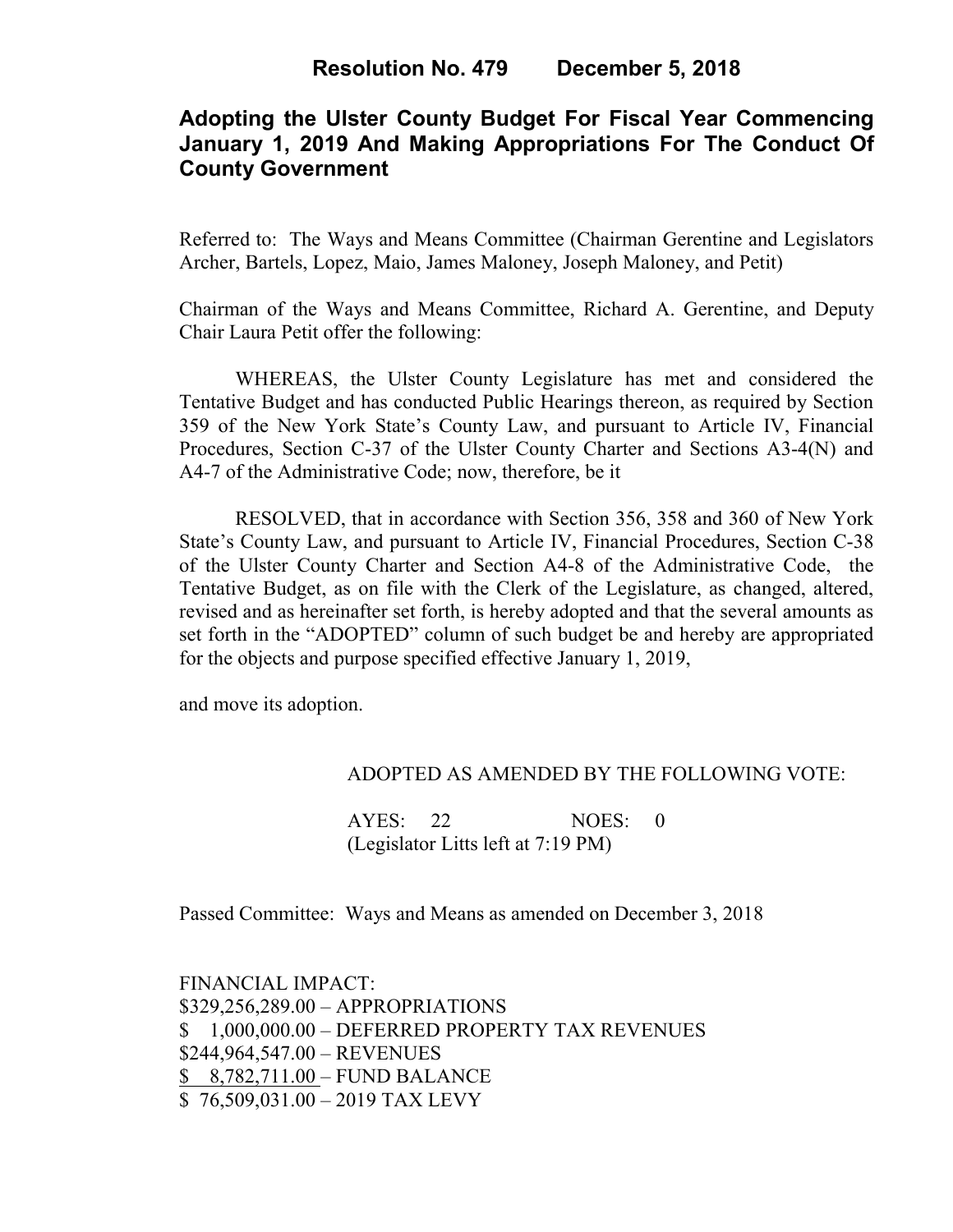## **-Page 2-**

# **Resolution No. 479 December 5, 2018**

# **Adopting the Ulster County Budget For Fiscal Year Commencing January 1, 2019 And Making Appropriations For The Conduct Of County Government**

Legislator Wawro motioned, seconded by Legislator Donaldson, to amend the 2019 Ulster County Budget to include Amendment No. 1 as presented in the attached exhibit.

### MOTION ADOPTED BY THE FOLLOWING VOTE:

AYES: 21 NOES: 2 (Noes: Legislators Haynes and Nolan)

Legislator Gerentine motioned, seconded by Legislator Ronk, to amend the 2019 Ulster County Budget to include Amendment No. 2 as presented in the attached exhibit.

### MOTION ADOPTED BY THE FOLLOWING VOTE:

 AYES: 22 NOES: 0 (1 Abstention: Legislator Joseph Maloney)

Legislator Gerentine motioned, seconded by Legislator Ronk, to amend the 2019 Ulster County Budget to include Amendment No. 3 as presented in the attached exhibit.

MOTION ADOPTED BY THE FOLLOWING VOTE: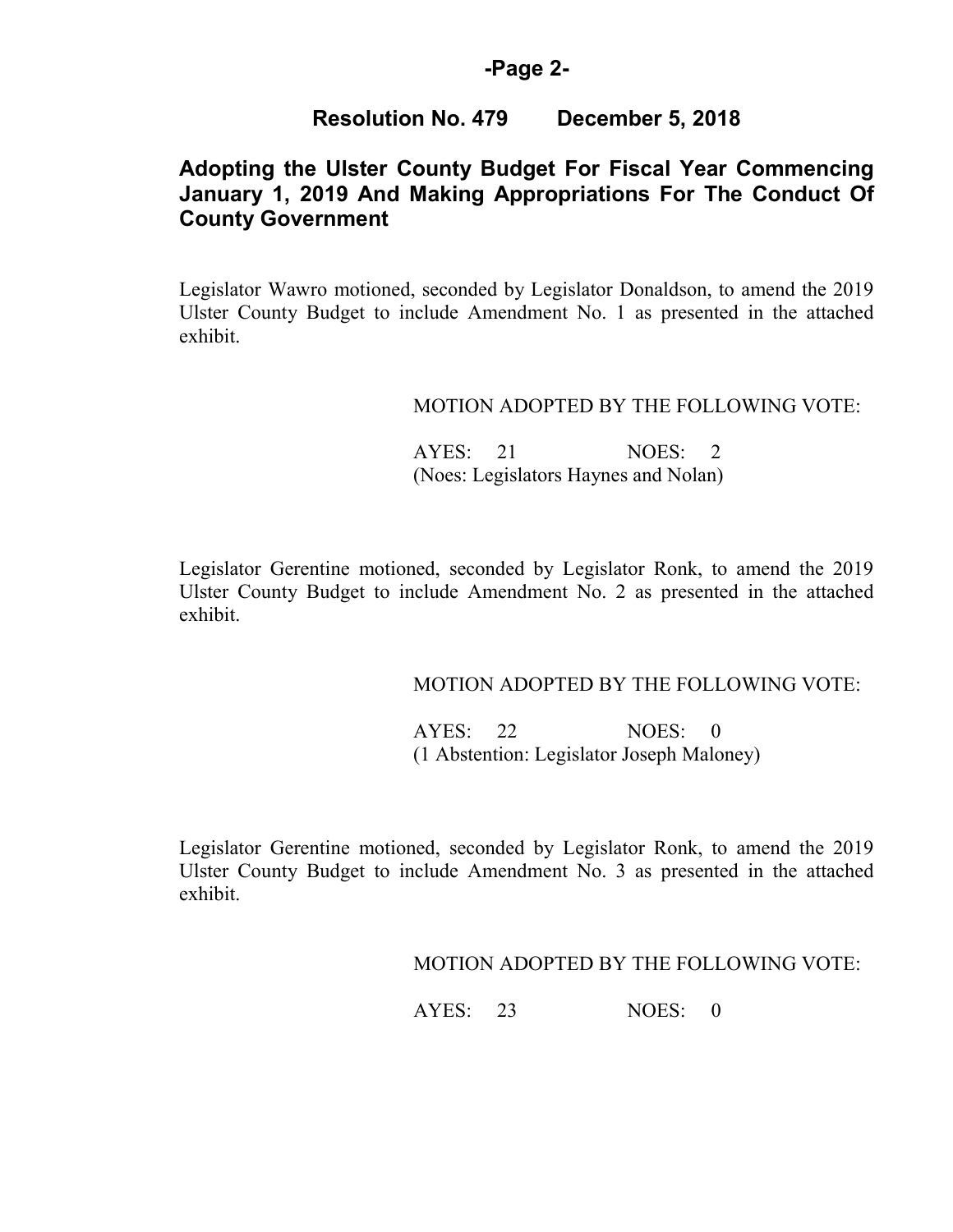## **-Page 3-**

## **Resolution No. 479 December 5, 2018**

# **Adopting the Ulster County Budget For Fiscal Year Commencing January 1, 2019 And Making Appropriations For The Conduct Of County Government**

Legislator Gerentine motioned, seconded by Legislator Ronk, to amend the 2019 Ulster County Budget to include Amendment No. 4 as presented in the attached exhibit.

### MOTION ADOPTED BY THE FOLLOWING VOTE:

## AYES: 23 NOES: 0

Legislator Donaldson motioned, seconded by Legislator Haynes, to amend the 2019 Ulster County Budget to include Amendment No. 5 as presented in the attached exhibit.

## MOTION ADOPTED BY THE FOLLOWING VOTE:

 AYES: 22 NOES: 1 (Noes: Legislator Nolan)

Legislator Donaldson motioned, seconded by Legislator Haynes, to amend the 2019 Ulster County Budget to include Amendment No. 6 as presented in the attached exhibit.

MOTION ADOPTED BY THE FOLLOWING VOTE:

AYES: 21 NOES: 2 (Noes: Legislators Collins and Nolan)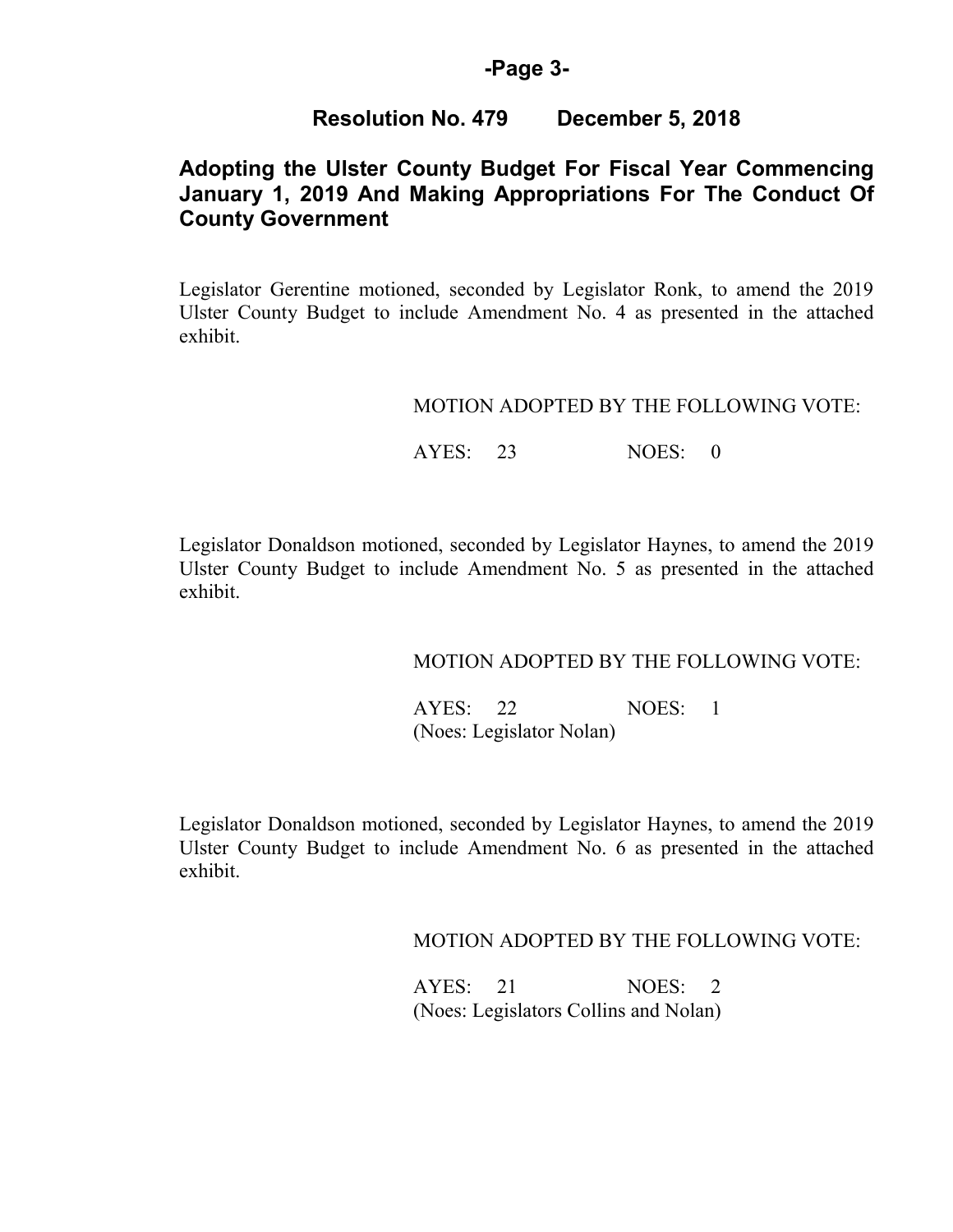## **-Page 4-**

## **Resolution No. 479 December 5, 2018**

# **Adopting the Ulster County Budget For Fiscal Year Commencing January 1, 2019 And Making Appropriations For The Conduct Of County Government**

Legislator Donaldson motioned, seconded by Legislator Haynes, to amend the 2019 Ulster County Budget to include Amendment No. 7 as presented in the attached exhibit.

### MOTION ADOPTED BY THE FOLLOWING VOTE:

AYES: 21 NOES: 2 (Noes: Legislators Collins and Nolan)

Legislator Rodriguez motioned, seconded by Legislator Haynes, to amend the 2019 Ulster County Budget to include Amendment No. 8 as presented in the attached exhibit.

### MOTION ADOPTED BY THE FOLLOWING VOTE:

 AYES: 22 NOES: 1 (Noes: Legislator Nolan)

Legislator Woltman motioned, seconded by Legislator Ronk, to amend the 2019 Ulster County Budget to include Amendment No. 9 as presented in the attached exhibit.

MOTION ADOPTED BY THE FOLLOWING VOTE: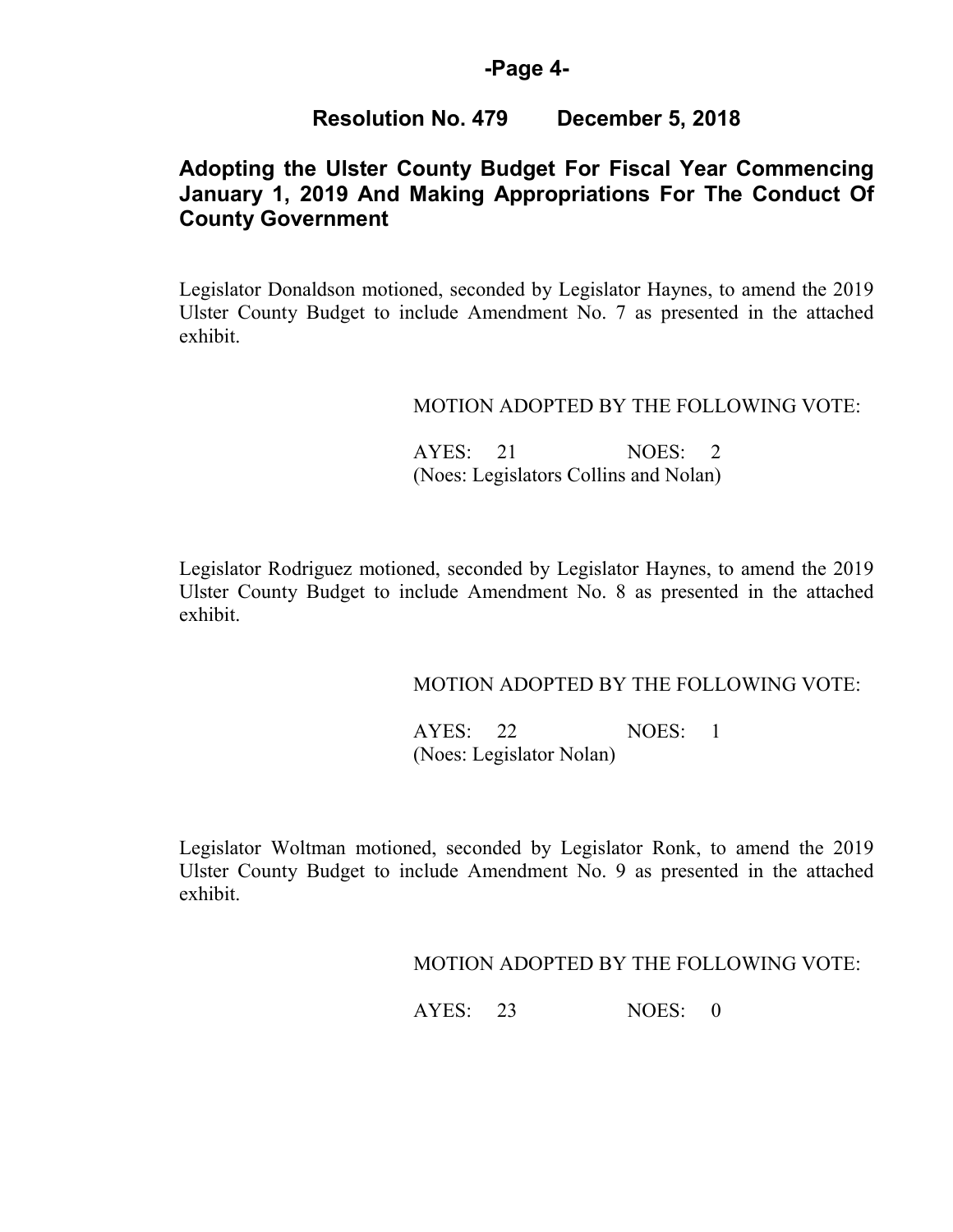## **-Page 5-**

## **Resolution No. 479 December 5, 2018**

# **Adopting the Ulster County Budget For Fiscal Year Commencing January 1, 2019 And Making Appropriations For The Conduct Of County Government**

Legislator Rodriguez motioned, seconded by Legislator Heppner, to amend the 2019 Ulster County Budget to include Amendment No. 10 as presented in the attached exhibit.

### MOTION ADOPTED BY THE FOLLOWING VOTE:

## AYES: 23 NOES: 0

Legislator Rodriguez motioned, seconded by Legislator Heppner, to amend the 2019 Ulster County Budget to include Amendment No. 11 as presented in the attached exhibit.

## MOTION ADOPTED BY THE FOLLOWING VOTE:

AYES: 23 NOES: 0

Legislator Archer motioned, seconded by Legislator Rodriguez, to amend the 2019 Ulster County Budget to include Amendment No. 12 as presented in the attached exhibit.

## MOTION ADOPTED BY THE FOLLOWING VOTE:

 AYES: 22 NOES: 1 (Noes: Legislator Nolan)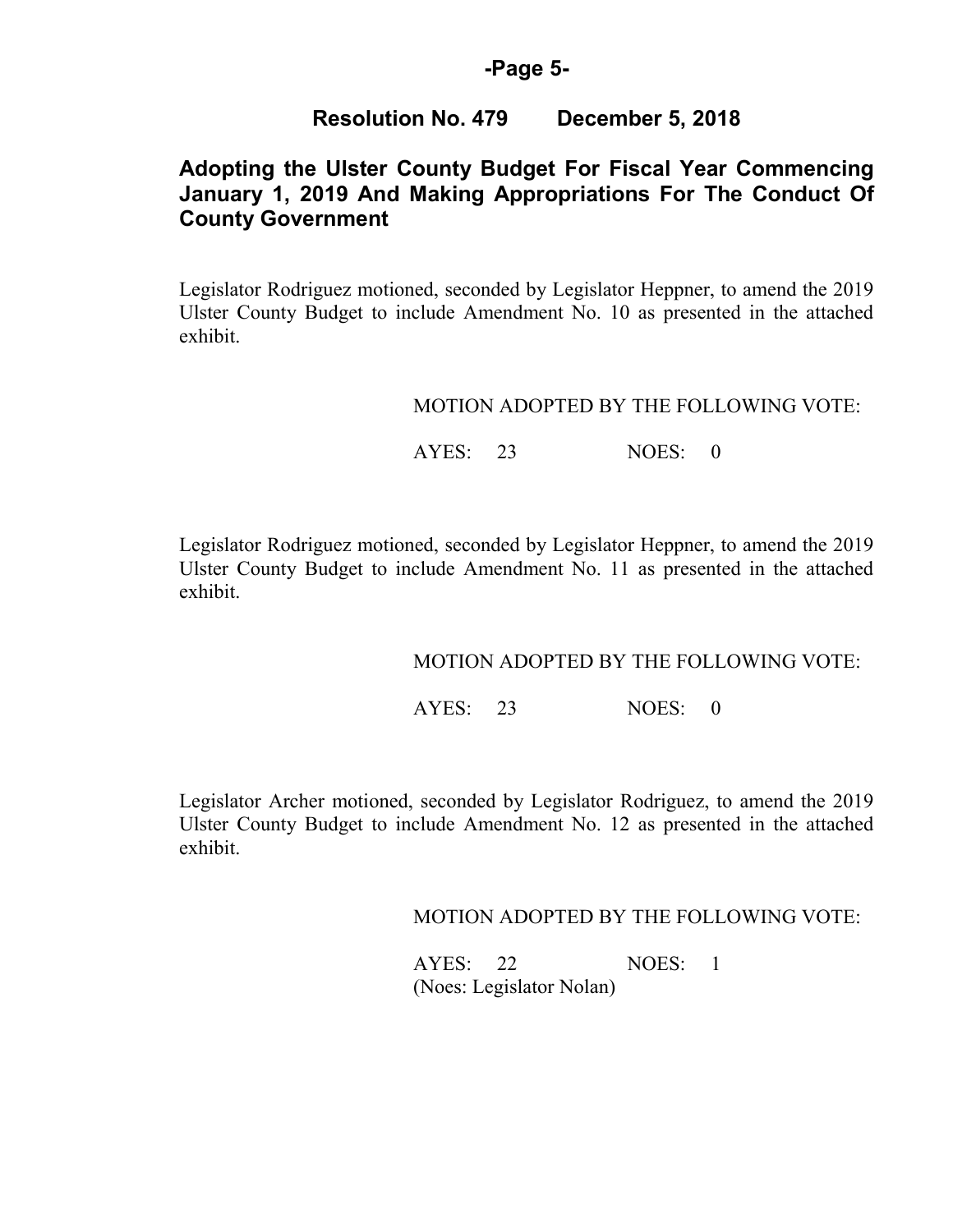## **-Page 6-**

# **Resolution No. 479 December 5, 2018**

# **Adopting the Ulster County Budget For Fiscal Year Commencing January 1, 2019 And Making Appropriations For The Conduct Of County Government**

Legislator Archer motioned, seconded by Legislator Bartels, to amend the 2019 Ulster County Budget to include Amendment No. 13 as presented in the attached exhibit.

### MOTION ADOPTED BY THE FOLLOWING VOTE:

## AYES: 23 NOES: 0

Legislator Petit motioned, seconded by Legislator Rodriguez, to amend the 2019 Ulster County Budget to include Amendment No. 14 as presented in the attached exhibit.

## MOTION ADOPTED BY THE FOLLOWING VOTE:

 AYES: 19 NOES: 4 (Noes: Legislators Archer, Bartels, Joseph Maloney, and Nolan)

Legislator Petit motioned, seconded by Legislator Heppner, to amend the 2019 Ulster County Budget to include Amendment No. 15 as presented in the attached exhibit.

MOTION ADOPTED BY THE FOLLOWING VOTE: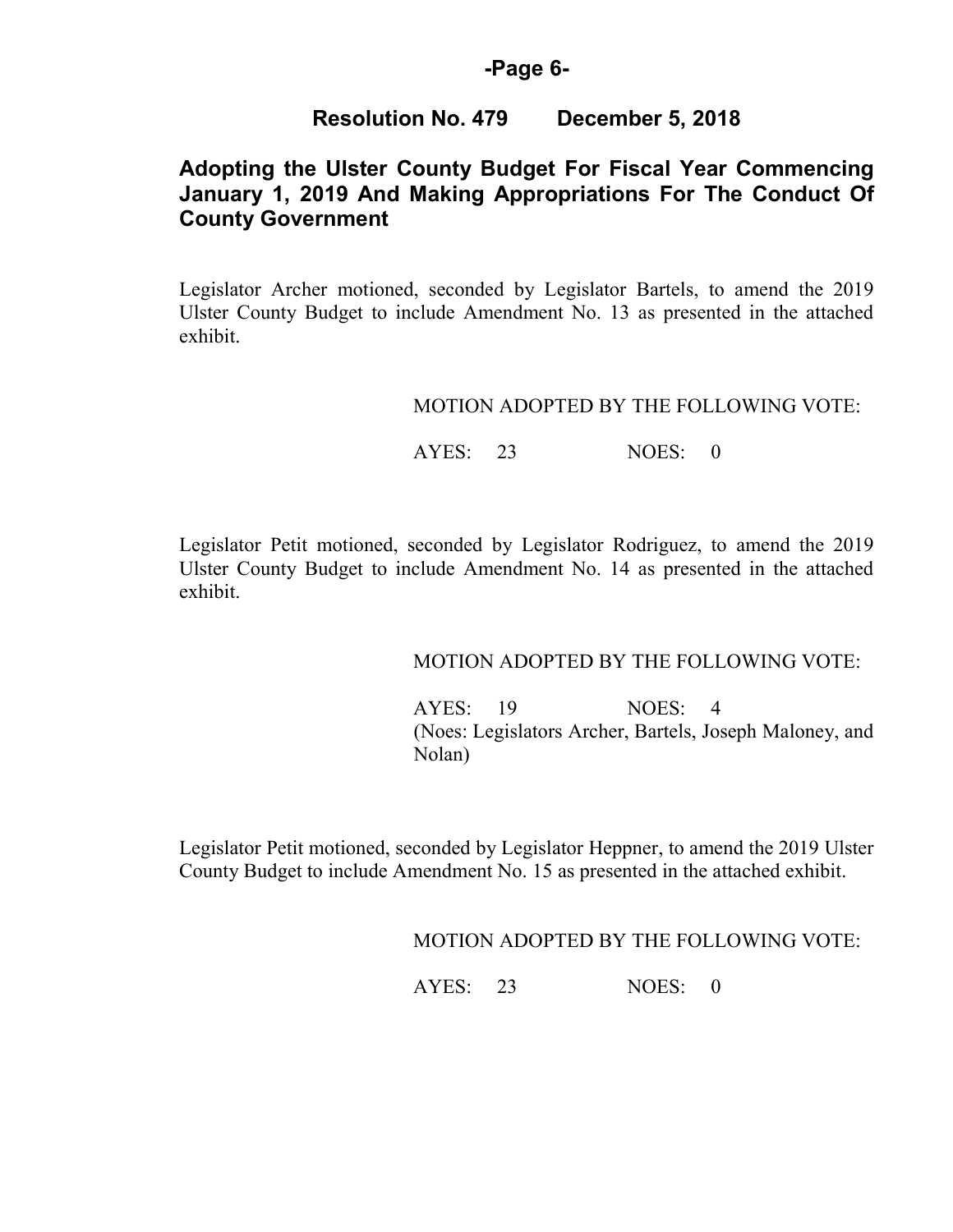### **-Page 7-**

# **Resolution No. 479 December 5, 2018**

# **Adopting the Ulster County Budget For Fiscal Year Commencing January 1, 2019 And Making Appropriations For The Conduct Of County Government**

Legislator Greene motioned, seconded by Legislator Rodriguez, to amend the 2019 Ulster County Budget to include Amendment No. 16 as presented in the attached exhibit.

### MOTION ADOPTED BY THE FOLLOWING VOTE:

AYES: 12 NOES: 11 (Noes: Legislators Fabiano, Gerentine, Haynes, Litts, Lopez, Maio, James Maloney, Nolan, Roberts, Ronk, and Woltman)

Legislator Rodriguez motioned, seconded by Legislator Donaldson, to amend the 2019 Ulster County Budget to include Amendment No. 17 as presented in the attached exhibit.

### MOTION ADOPTED BY THE FOLLOWING VOTE:

AYES: 12 NOES: 11 (Noes: Legislators Collins, Fabiano, Gerentine, Haynes, Litts, Lopez, Maio, Nolan, Roberts, Ronk, and Wawro)

Legislator Petit motioned, seconded by Legislator Donaldson, to amend Amendment No. 18 as presented in the attached exhibit to add one Legislative Financial Analyst instead of two Junior Legislative Financial Analysts.

## MOTION ADOPTED BY THE FOLLOWING VOTE: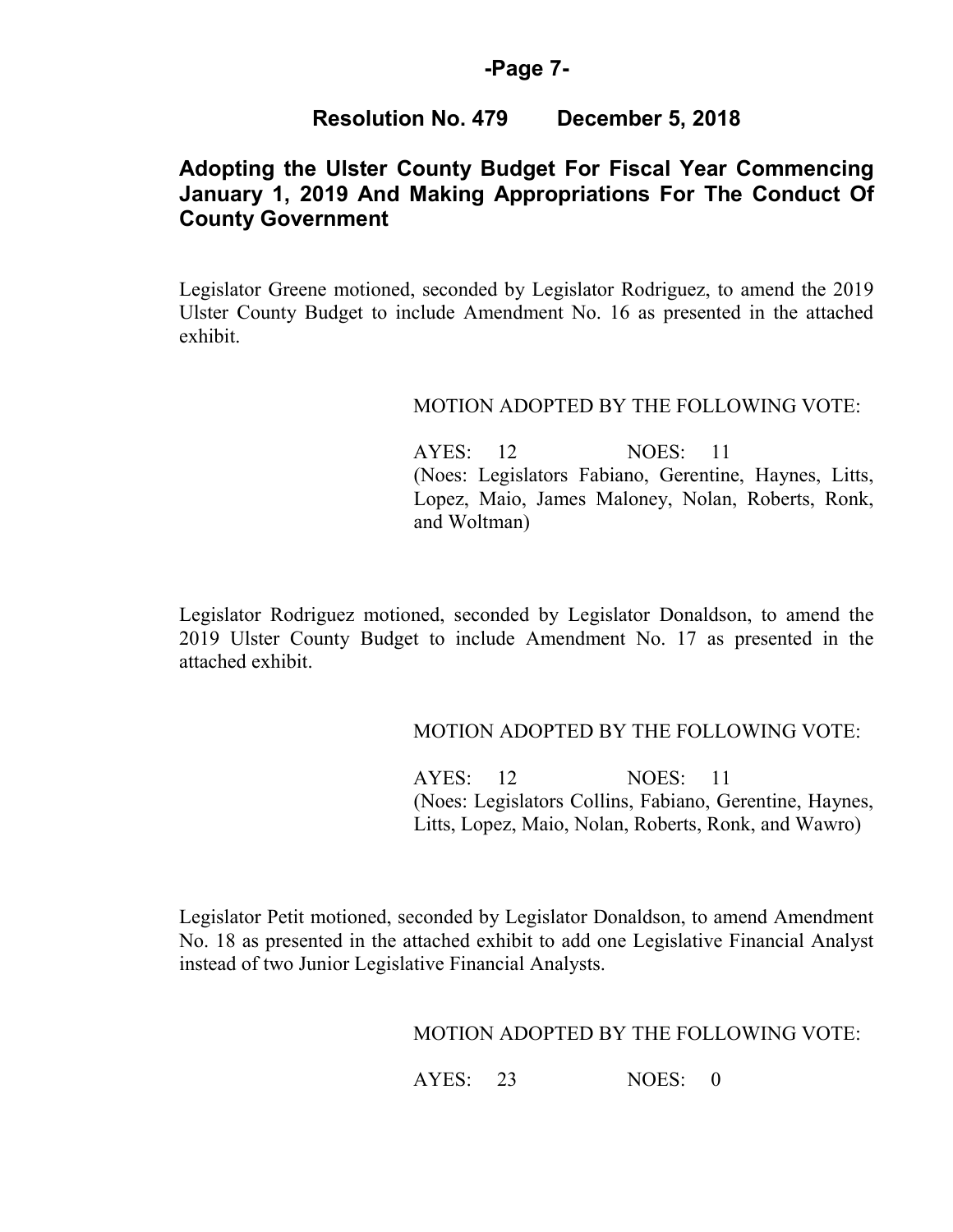## **-Page 8-**

# **Resolution No. 479 December 5, 2018**

# **Adopting the Ulster County Budget For Fiscal Year Commencing January 1, 2019 And Making Appropriations For The Conduct Of County Government**

Legislator Archer motioned, seconded by Legislator Donaldson, to amend the 2019 Ulster County Budget to include Amendment No. 18 as amended and presented in the attached exhibit.

### MOTION ADOPTED BY THE FOLLOWING VOTE:

 AYES: 22 NOES: 1 (Noes: Legislator Nolan)

Legislator Archer motioned, seconded by Legislator Joseph Maloney, to amend the 2019 Ulster County Budget to include Amendment No. 19 as presented in the attached exhibit.

### MOTION DEFEATED BY THE FOLLOWING VOTE:

 AYES: 9 NOES: 14 (Ayes: Legislators Archer, Bartels, Collins, Delaune, Eckert, Greene, Heppner, Joseph Maloney, and Rodriguez)

Legislator Rodriguez motioned, seconded by Legislator Maio, to amend Amendment No. 20 as presented in the attached exhibit to raise the salary of the Legislative Financial Analyst position created in Amendment No. 18.

### MOTION ADOPTED BY THE FOLLOWING VOTE:

| AYES: 21 |                                  | NOES: 2 |  |
|----------|----------------------------------|---------|--|
|          | (Legislators Archer and Bartels) |         |  |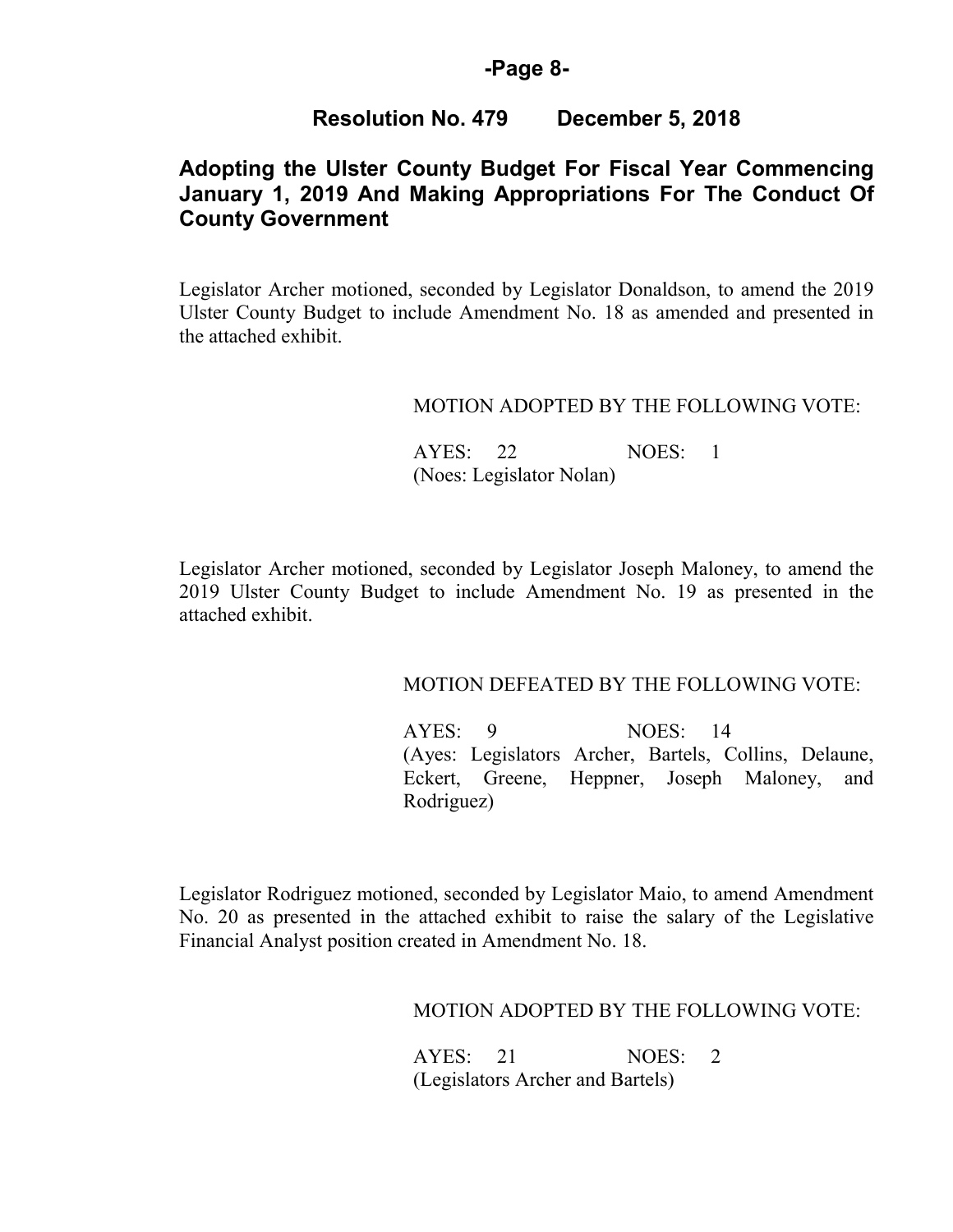## **-Page 9-**

## **Resolution No. 479 December 5, 2018**

# **Adopting the Ulster County Budget For Fiscal Year Commencing January 1, 2019 And Making Appropriations For The Conduct Of County Government**

Legislator Heppner motioned, seconded by Legislator Ronk, to amend the 2019 Ulster County Budget to include Amendment No. 20 as amended and presented in the attached exhibit.

### MOTION ADOPTED BY THE FOLLOWING VOTE:

 AYES: 20 NOES: 3 (Noes: Legislators Archer, Bartels, and Joseph Maloney)

Legislator Bartels motioned, seconded by Legislator Archer, to amend the 2019 Ulster County Budget to include Amendment No. 21 as presented in the attached exhibit.

### MOTION DEFEATED BY THE FOLLOWING VOTE:

 AYES: 10 NOES: 12 (Ayes: Legislators Archer, Bartels, Collins, Delaune, Donaldson, Eckert, Greene, Heppner, Petit, and Rodriguez) (1 Abstention: Legislator Joseph Maloney)

Legislator Joseph Maloney motioned, seconded by Legislator Donaldson, to amend the 2019 Ulster County Budget to include Amendment No. 22 as presented in the attached exhibit.

### MOTION ADOPTED BY THE FOLLOWING VOTE:

 AYES: 14 NOES: 9 (Noes: Legislators Archer, Bartels, Gerentine, Haynes, Litts, Maio, Nolan, Roberts and Woltman)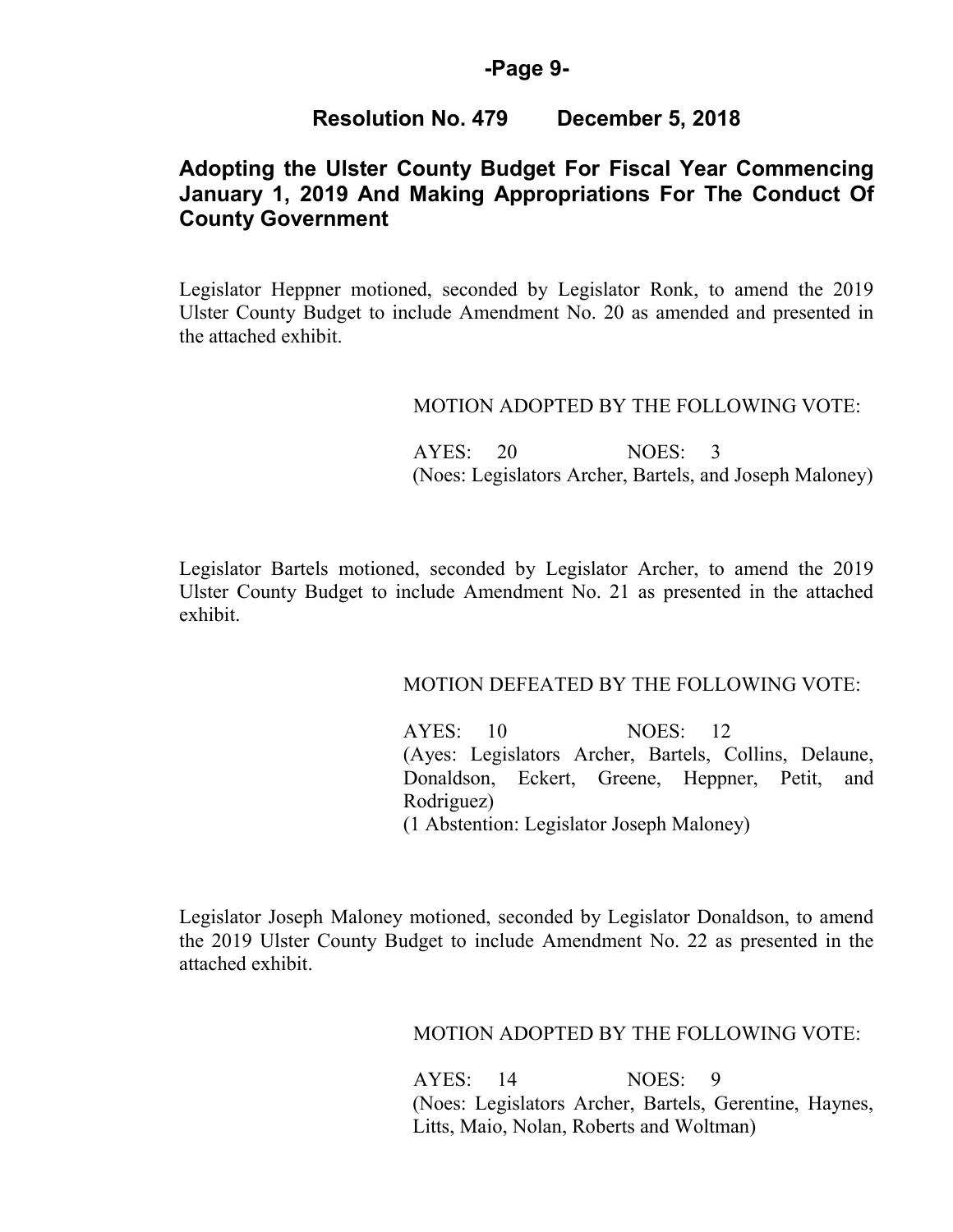## **-Page 10-**

## **Resolution No. 479 December 5, 2018**

# **Adopting the Ulster County Budget For Fiscal Year Commencing January 1, 2019 And Making Appropriations For The Conduct Of County Government**

Legislator Donaldson motioned, seconded by Legislator Rodriguez, to amend Amendment No. 23 as presented in the attached exhibit to decrease the net change from \$12,500 to \$7,000.

#### MOTION ADOPTED BY THE FOLLOWING VOTE:

AYES: 23 NOES: 0

Legislator Donaldson motioned, seconded by Legislator Haynes, to amend the 2019 Ulster County Budget to include Amendment No. 23 as amended and presented in the attached exhibit.

### MOTION ADOPTED BY THE FOLLOWING VOTE:

 AYES: 14 NOES: 9 (Noes: Legislators Bartels, Fabiano, Gerentine, Litts, Lopez, James Maloney, Nolan, Maio, and Ronk)

Legislator Collins motioned, seconded by Legislator Rodriguez, to amend the 2019 Ulster County Budget to include Amendment No. 24 as presented in the attached exhibit.

MOTION ADOPTED BY THE FOLLOWING VOTE:

 AYES: 17 NOES: 5 (Noes: Legislators Gerentine, Maio, Nolan, Roberts, and Ronk) (Legislator Litts left at 7:19 PM)